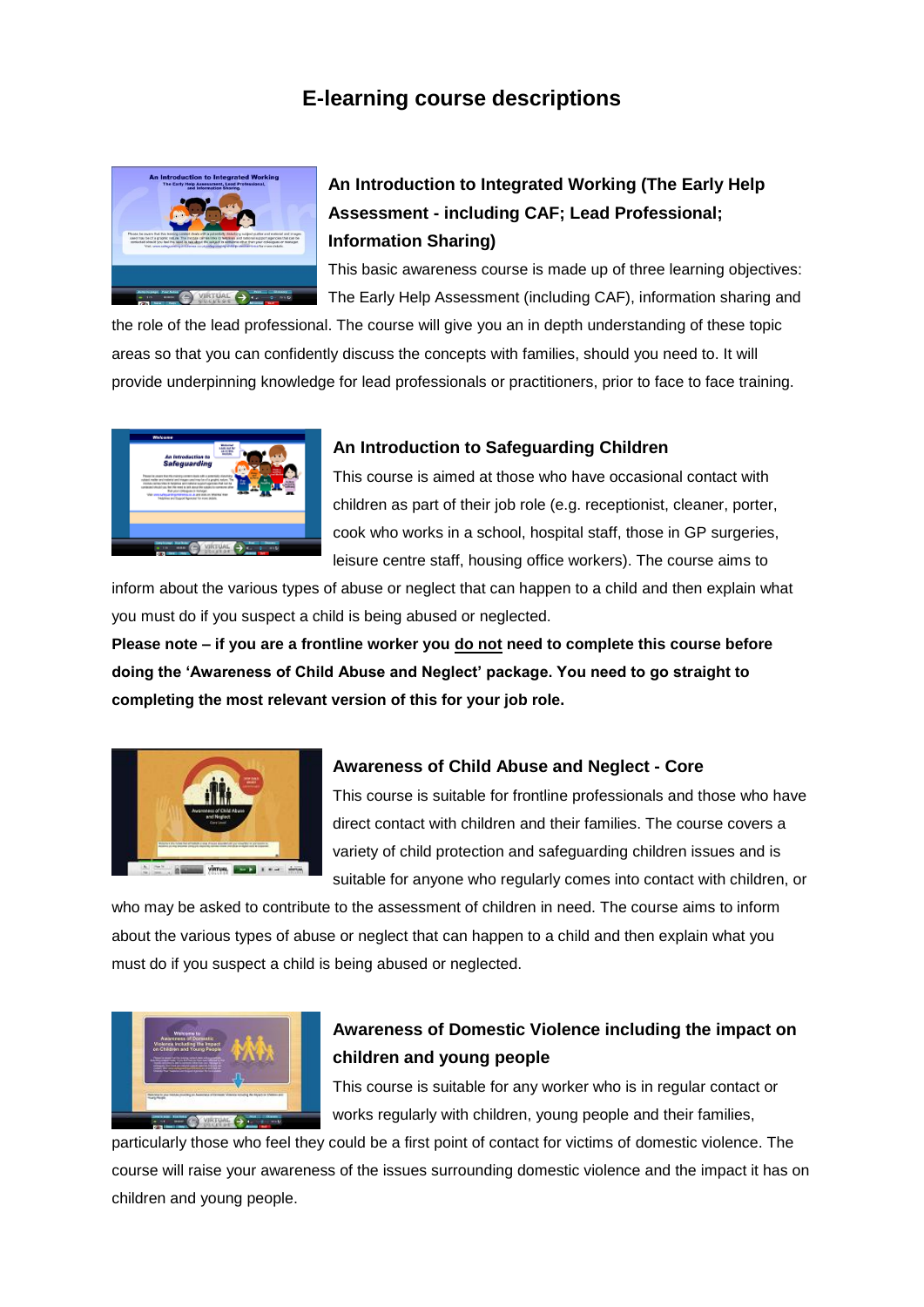

#### **Child Accident Prevention**

Unintentional childhood injury results in over 2 million visits to Accident and Emergency departments every year; over half of these injuries occur in the home. This module aims to raise professionals understanding of child accident prevention to enable

them to provide parents' and carers' with a better understanding of child accident prevention too. Statistical data will highlight the high risk of unintentional child accidents. The course will look at access to supplementary guidance, look at risk factors, preventative measures and treatment after accidents.



#### **Early Child Development – Foundation**

The aim of this course is to increase awareness of the main issues around early child development. By providing learners with a better understanding of the key issues, they will be able to develop their work in a way that improves the outcomes for parents and children.

This course highlights the importance of a wide range of factors that affect the individual pathway along which each child develops.



#### **Equality & Diversity in Bradford**

Ask the question 'What is Equality and Diversity' and you will get a variety of answers. There is much confusion, it is often obscured by myths and most people are wary of dealing with Equality and Diversity issues for fear that they may do or say something wrong.

This module is aimed at making things clearer. This course is aimed at anybody working or interacting with others, to understand the role they should play in Equality and Diversity and is applicable to any workplace environment. This module has been amended to include Bradford specific protocols.



#### **Hate Crime**

This module is aimed primarily at those working with vulnerable people in our communities however, the module is appropriate for anyone who wishes to increase their awareness of hate crime, and understand how to recognise and report hate crimes.



## **Hidden Harm – The effects of parental problem substance use on children**

There are approximately 1.5 million children of problem drug and alcohol users in the UK. Services naturally focus attention on the problem user but the effects on the children can be overlooked.

This course is designed for anyone working with children, young people or their families and aims to help the learner spot the signs of harm and identify the opportunities to safeguard the child.